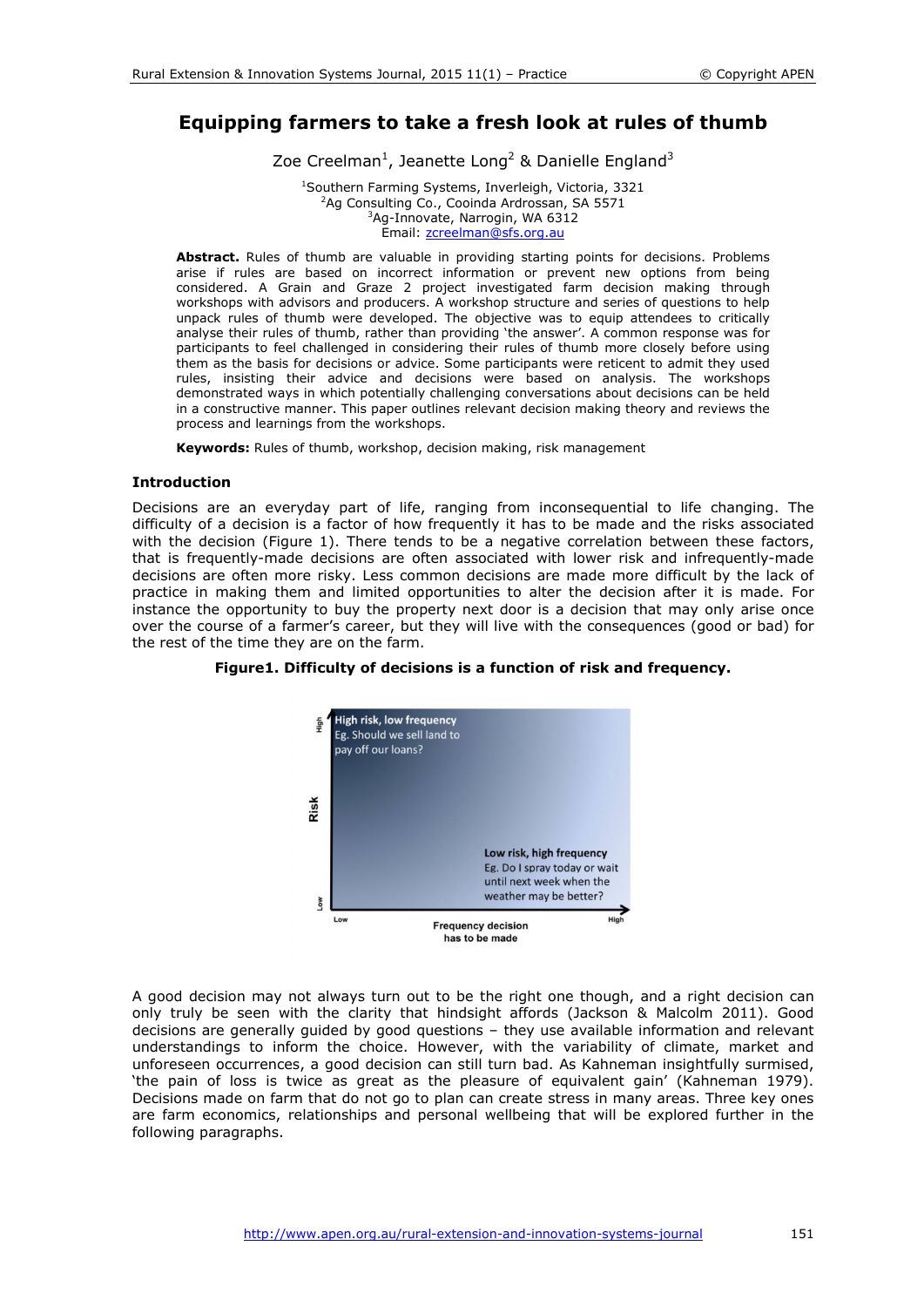# *Farm economics*

Decisions around the level of risk to accept in a business can change farm profitability rapidly. Modelling by Hunt et al. (2015) demonstrated the impact on annual net farm profit that a change in equity, enterprise mix and seasonal rainfall can have. In an above average year at Karoonda, the most profitable decision would be running 100% crop; however the same decision in a below average year resulted in the largest financial losses. What could be the right decision in one season is the same one that sees the farmer selling up in another. As one workshop participant commented, 'there is no silver bullet'. Rather, in making decisions the individual needs to be aware of the potential risks to their business over a range of seasons.

# *Relationships*

Around 99% of Australian farms are family owned and operated (National Farmers Federation, 2014). Consequently there is an intimacy between the business and family relationships that is uncommon in most other industries. A bad decision does not just stay at work but becomes dinner table conversation. For a business to operate smoothly there needs to be trust in the capability of each person to fulfil their role. Decisions that turn bad can erode this trust and place stress on relationships. If the decision is founded on advice from an advisor, then a negative outcome can damage the confidence that the farmer has in their expertise.

# *Personal wellbeing*

Making decisions can be stressful, especially when there is uncertainty around associated risks. Having an external agent give their opinion on a decision, be it a friend, family member or consultant can help share the responsibility of making the decision and reduce stress. Ultimately though, the individual who is exposed to the risk needs to be comfortable in the decision and their ability to weigh up the odds. If the decision turns out badly, the decision maker is left with the unsettling feeling of failure and the complex emotions that go with it, even though it may have been a good decision and the outcome was beyond their control. Farmers surveyed in 2002-2003 reported pressures such as not being able to meet family needs and the stress of losing stock in drought as adversely affecting mental health and wellbeing, leading to tiredness and impinging on relaxation time (Henderson & Fragar, cited in Fragar et al. 2008). Prolonged fatigue and stress can have serious implications for physical and mental health.

Decision outcomes affect many areas of a farm business and the people involved. Consequently it behoves farmers and advisors to have an awareness of how decisions are made so as to help them make better decisions. A project under Grain and Graze 2 focused on decision making in the complex environment of farming. Three workshops were conducted across southern Australia with advisors, researchers and farmers to gain their insights on how decisions are made and equip them with strategies for critically approaching their own decision making. The processes undertaken in these workshops and key learnings are presented in this paper.

## **Decision making**

People approach decisions differently depending on their experiences, values and beliefs. In our post-modern society we would like to believe that our decisions are based primarily on analysis and fact. However the volume of decisions we are required to make on a daily basis leads us to make shortcuts. These shortcuts may be a rule of thumb or a 'gut feel', henceforth collectively called heuristics. Heuristics enable decisions to be made more quickly and with less analysis of the problem (Long 2009).

Multiple constructs and diagrams have been developed over the years to describe how decisions are made (e.g. England 2014; Long 2013; McCown 2001). Several of these were trialled in the Grain and Graze decision making program to compare what was most readily understood and easily remembered. The representation selected was that of the head, heart and gut:

- The head is the analytical, fact based aspect to decision making
- The heart is the human factors such as our emotions, values and beliefs
- The gut is the intuition and rules of thumb that 'feel right'.

The importance of 'the gut' in decision making cannot be overestimated. 'In a well-functioning operation [intuition] is statistically the most prevalent mode and there is no felt need for aids to decision making' (McCown 2005).The majority of the time, intuition and rules of thumb serve their purpose well of guiding decisions and providing a start point from which to consider potential options. Analysis and decision support tools may bring to light new information that changes how decisions are made. Over time the decision maker grows their intuition through learning and experience so the 'new' information is assimilated into their intuition and the decision support tool made redundant (McCown et al. 2012).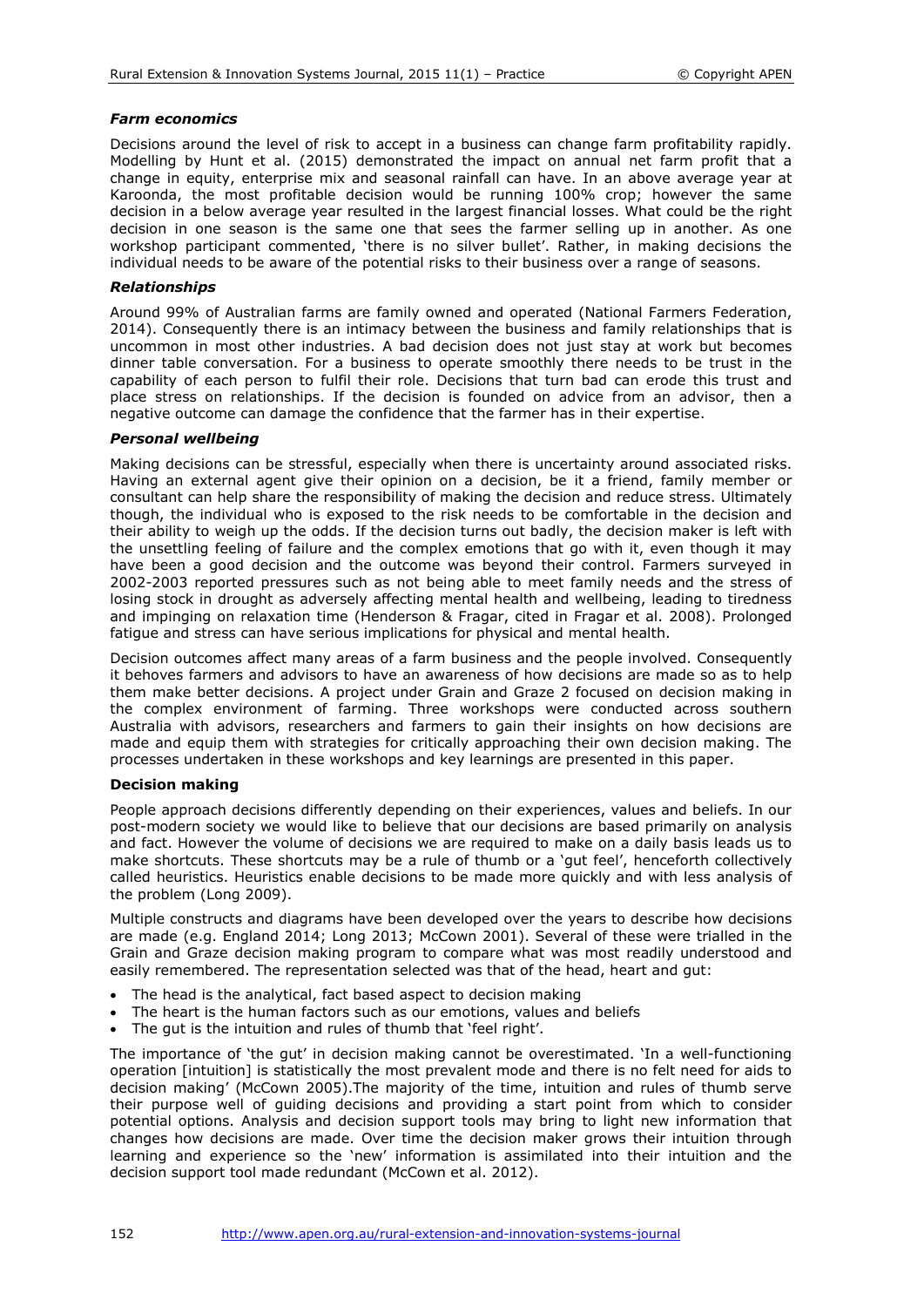The key difference between intuition and rules of thumb is their tangibility – rules are more easily communicated and transferred than intuition. They are a convenient form for communicating agricultural research messages succinctly. Thus it is important that we understand how rules of thumb are used and how they change. The Grain and Graze workshops opted to focus on rules of thumb as a device that has received little attention in agricultural extension in the past but is readily used by us all.

The formulaic nature of rules of thumb can be comforting when there is a lot of uncertainty in a decision. Lead facilitator, Jeanette Long, used the example in the workshops of a female partner in a family farm business who had been given the responsibility of the company's grain marketing. Her family's rule was 'sell a third of grain after seeding, a third at harvest and a third after harvest'. Whether or not this rule was sensitive to changes in prices or the season was not of a high concern for her. So long as she followed the rule agreed to by the family, she was not solely responsible for grain marketing. This provided her a certain level of immunity to blame if it was not the most optimal grain selling method.

Problems arise when rules of thumb stop being guiding principles and become solidified in ones' mind as infallible or as beliefs. A sense of devotion to a particular way of making a decision can be likened to 'friction' in the system (Murray-Prior & Wright 2001), a sticking point for change. Dedication to a rule of thumb can lead to new information being ignored or challenges rejected on face value. Human nature finds change difficult. Being faced with not just a change in how decisions are made, but also that the rules used in the past may have been wrong, makes it all the more challenging.

# **Methodology for taking a fresh look at old rules**

Agricultural research has been successful in increasing knowledge around biological, chemical and physical aspects of production systems, however it can be challenging within a research context to translate these into principle based, systems solutions (McCown, 2001). Farmers are progressively using advisors more to assist in navigating the plethora of new technologies and practices to arrive at a decision that fits with their system. Two areas that influence the efficacy of consultants are the farmer's ownership of a decision and acceptance of the legitimacy of the expert (Lane 1992). Both are addressed by making recommendations more transparent. When advisors have a more in depth understanding of how their own decisions are made, they are better able to communicate their reasoning to the farmer. This has the advantage of providing a learning opportunity rather than prescribing a solution and can also lead to the consideration of new options. The resulting interaction is more collaborative than top-down approaches and the decision made utilises both the farmer and advisor's expertise.

The intention from the outset of the workshops was to provide a learning opportunity for attendees to consider their own decision-making processes, particularly their use of rules of thumb. It was reasoned that learning to unpack rules of thumb used in decision making is a skill that can be transferred to numerous other situations, as opposed to providing a single-use solution. Consequently the agronomic topics varied, but the method, was consistent between workshops.

## **Method and findings**

Over the three workshops, the method was refined to optimise participation and learnings. The delivery team found it was beneficial to have a theme for the workshop to provide a concrete start point for discussions. An email was sent around a few days beforehand alerting attendees to the topic of the workshop and some preliminary questions to help them start thinking in the space. Workshops ran for around three and a half hours, with a break for morning tea and finishing with lunch. These times were valuable for casual discussions around the topic and general networking for attendees. During the workshops, seven areas were covered off in the following order.

1. Attendees introduced themselves and gave a fun rule of thumb

This was an ice breaker and gave everyone the opportunity to speak in front of the group on a topic well known to them. Rules people came up with ranged from 'when making tea, its one spoon per person and one for the pot', through to 'always put your underwear on before your jeans'.

2. Ground rules

Attendees were asked what was important to them for the smooth running of the morning. Rules that were raised included respecting everyone's opinion and experiences, turning mobile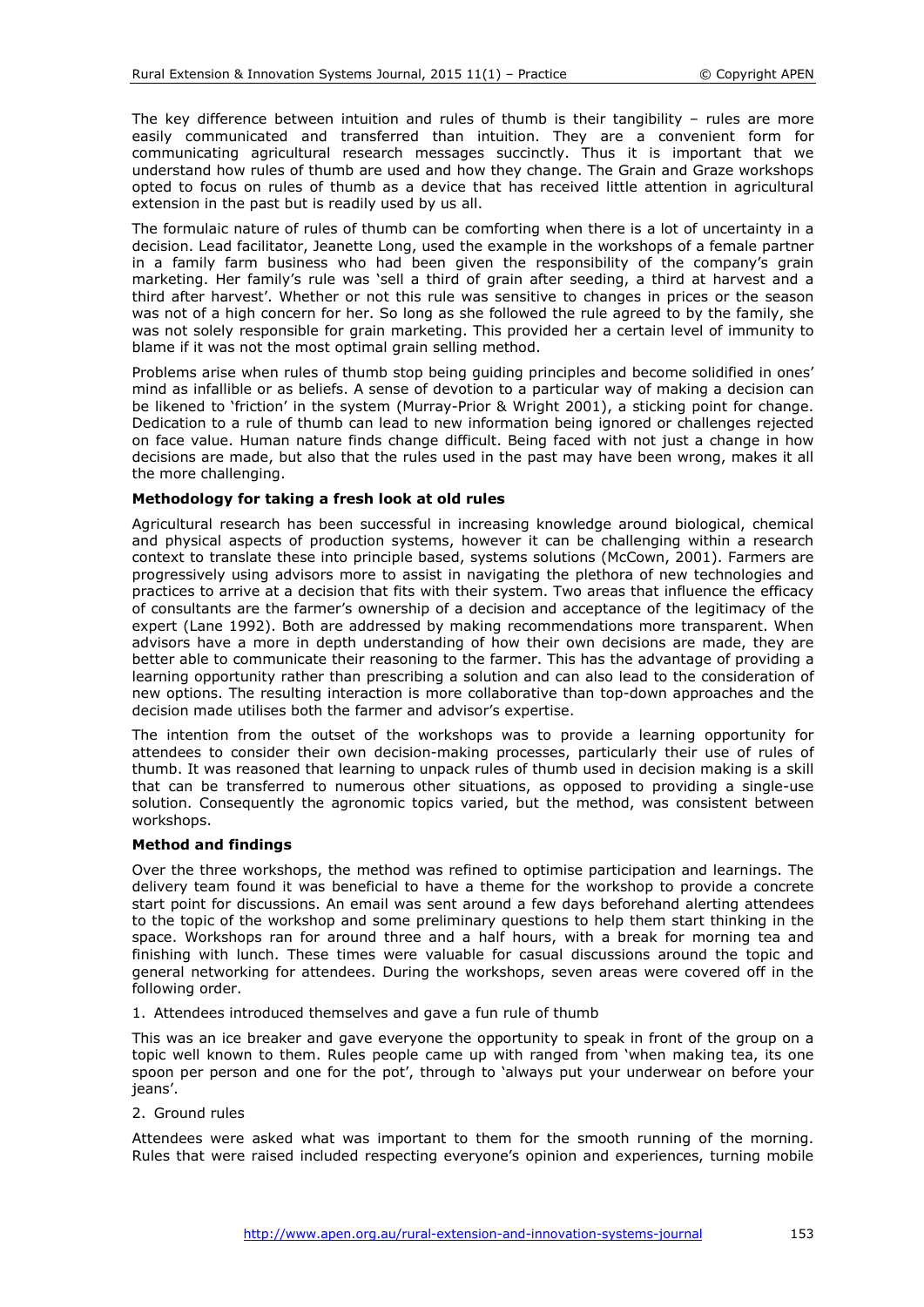phones on silent and running to time. It only took a few minutes but was valuable in clarifying how the morning would work.

# 3. Introduce decision making theory

This helped set the scene for the rest of the workshop in showing the complexity and multiple factors comprising a decision. We found this worked best when discussion was preceded by a basic description of the decision making model (e.g. the head, heart and gut) followed by a discussion of what attendees saw as being the factors driving decisions. In the first workshop this was more of a presentation from the front. However we found getting the attendees to do the thinking led to more dynamic interactions throughout the morning and ideas being raised that had not previously been considered. These brainstorms were often energetic as people raised ideas that others identified with or could expand upon.

Workshop discussion was particularly robust when it came to 'the heart' and attendees were asked 'what are the values/beliefs/emotions that drive a decision?' It was often the advisors who would speak bluntly here on behalf of their clients. Their contribution was enriched by having witnessed a variety of decision makers and being able to respond from an external perspective.

A factor raised as influencing decisions was perceived peer pressure. Peer pressure translates to many areas of life, including the vulnerability that comes from admitting ones' personal emotions, values and beliefs in front of a group. This may have led to farmers hesitating before contributing to discussions which appeared to be the case for some but not all in attendance. A later section will touch on ways to hold challenging conversations such as this.

## 4. Brainstorm of rules of thumb

Discussion was broken up into table groups, with a facilitator scribing the rules of thumb identified on butchers' paper. This was one of the key areas of learning from a facilitator perspective.

The first workshop consisted of a mix of agronomists and farmers, some of which were the clients of the agronomists. When the time came to discuss their rules of thumb, one agronomist denied having any, holding that his advice was based on analysis. When the farmer sitting next to him contributed some rules and was asked where they came from, he pointed at the agronomist.

Another challenge was keeping conversation on track and focused on rules of thumb rather than straying to discussing various research findings. It was helpful having a facilitator present on each table to steer discussion and allow everyone to speak. We also found informing attendees of the focus topic(s) before they arrived aided in their ability to contribute to discussion from the beginning. At the first workshop there was no defined topic which made for a challenging start as attendees and facilitators wrapped their heads around a relatively new concept. The second workshop had a topic per table (agronomy, sheep and agri-business), with attendees allocated to tables on arrival based on their area of expertise. This introduced a more focused approach, with lively discussion at each table, even if it strayed from rules of thumb at times. The final workshop was the most successful in this regard. Attendees were emailed a few days prior to notify them of the structure of the morning and with some preliminary questions for them to begin considering their rules of thumb on the topic (time of sowing). On the day, attendees were engaged from the outset and each table came up with an extensive list of rules of thumb surrounding the topic.

## 5. Unpacking rules of thumb

Each table nominated one or two rules to unpack using questions that explored the following:

- origin of the rule
- emotions the rule appeals to
- experiences of the rule working/not working
- research they may have done or come across that validates the rule
- potential blind spots the rule may cause them to neglect
- adaptation of the rule in management decisions
- evolution of the rule.

This exercise was quite time consuming and often led to off-topic conversations, reiterating the value of having a facilitator present at each table. Overall the rules unpacked in the workshops were the favourite ones that are commonly used. This meant people had a lot to contribute to the discussion and generally showed these common rules to be substantiated. The value of the exercise was in practicing how to approach an ingrained rule of thumb and worked towards the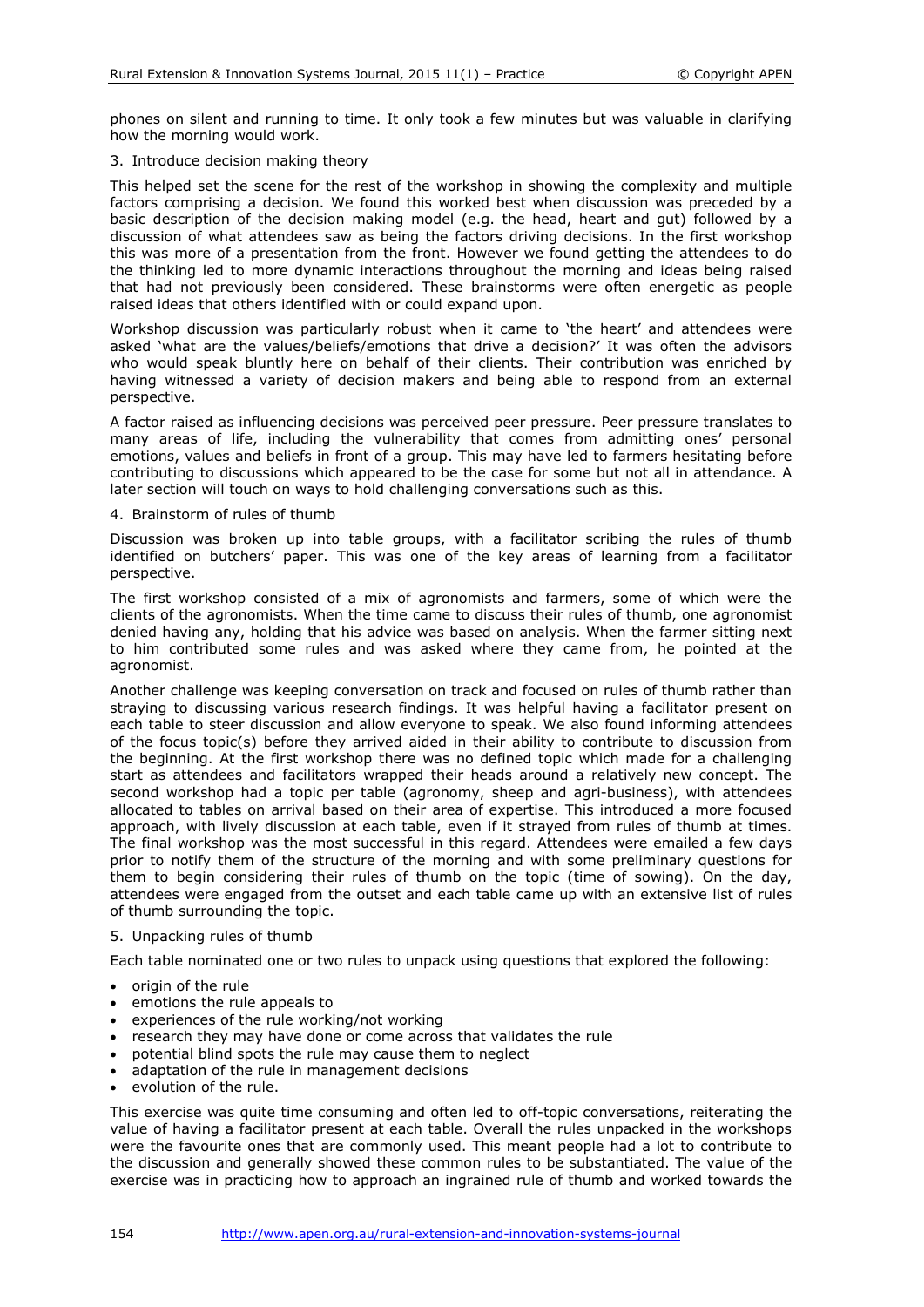aim of equipping attendees to challenge their own rules of thumb that they may be assuming are valid. The following is an example of a rule of thumb identified and unpacked at the second workshop.

*Rule: It is less risky to under stock in case of a bad break* 

*Origin?* It is mainly a response to the feed base, signifying an aversion to high levels of supplementary feed that increase costs and labour requirements.

*Experience?* Participants felt it had worked at reducing the need to feed out or sell stock in the past. Although really poor breaks do not occur frequently, they could pose high risks to the farm profitability (Figure 1).

*Emotions?* There was fear of having to spend a lot on feed or watching stock lose condition. One consultant commented that 'no one likes livestock in a bad year'.

*Adaptation?* A consultant believed that total feed availability was more important than feed quality, which provides a point for adaptation in increasing feed availability to sustain stock numbers, even if the quality may be sub-optimal.

*Blind spots?* There is an opportunity cost from under stocking.

*Evolution?* Weather forecasting is not always very accurate or reliable, so this rule is a way of hedging ones' bets. If forecasting improves in the future, it may give people confidence to buy in stock before a good year.

Steering the discussion to the emotional side of decision making was the most difficult section of the exercise. Highlighting emotional factors is an important step in understanding subjective factors in decision making but has the potential to make people uncomfortable. It was helpful having the notes from the previous discussion (exercise iii) visible to refer to. Facilitators needed to gauge how much to persist in asking questions to uncover the emotional side of rules of thumb.

6. Thinking about how rules change

The question was posed, 'what needs to happen for a rule of thumb to evolve or shift?' which led into good discussion around drivers of practice change.

The main responses were around experience. A lot of learning in agriculture, being a primary industry, comes from experiences of what does or does not work. Feedback from experience to a rule of thumb or intuitive understanding can sometimes be clouded by the complexity of the situation. One consultant commented that he had 'never seen an average year', making it difficult to deduce the effect of the season versus the effect of a decision. Attendees mentioned the value of monitoring and recording experiences to better inform hindsight and prompt earlier change.

7. Summarising learnings from the workshop.

As a final activity, attendees were asked to share with the group something they had learned or had surprised them. In sharing it with the broader group the learning was multiplied and facilitators were given insights into the most useful activities. A common response from advisors in particular was that they wanted to better understand their rules of thumb before using them to make recommendations to farmers or passing them on to a younger agronomist.

# **Having challenging conversations**

An advisor at the Perth workshop noted the 'cliff face model' that is common in farm practice – you keep doing what you know until you are teetering on the edge and there is no option but to change. Part of this is the high risk nature of a lot of agricultural decisions which can lead to an aversion to change. As the old adage goes, 'better the devil you know than the devil you don't'. Having conversations about change can be unsettling where there is resistance to the idea or, more challenging, the need to recognise that the current way is suboptimal.

No one likes the feeling of being wrong; even more than that we do not like having it pointed out to us by someone else. Throughout the workshops we encountered a variety of responses to the call to reconsider decision making techniques.

• Defensiveness – this was the case with the advisor mentioned in the 'brainstorming rules of thumb section'. When faced with the notion that he may have been making recommendations on unsubstantiated rules, he became defensive and denied using rules of thumb.